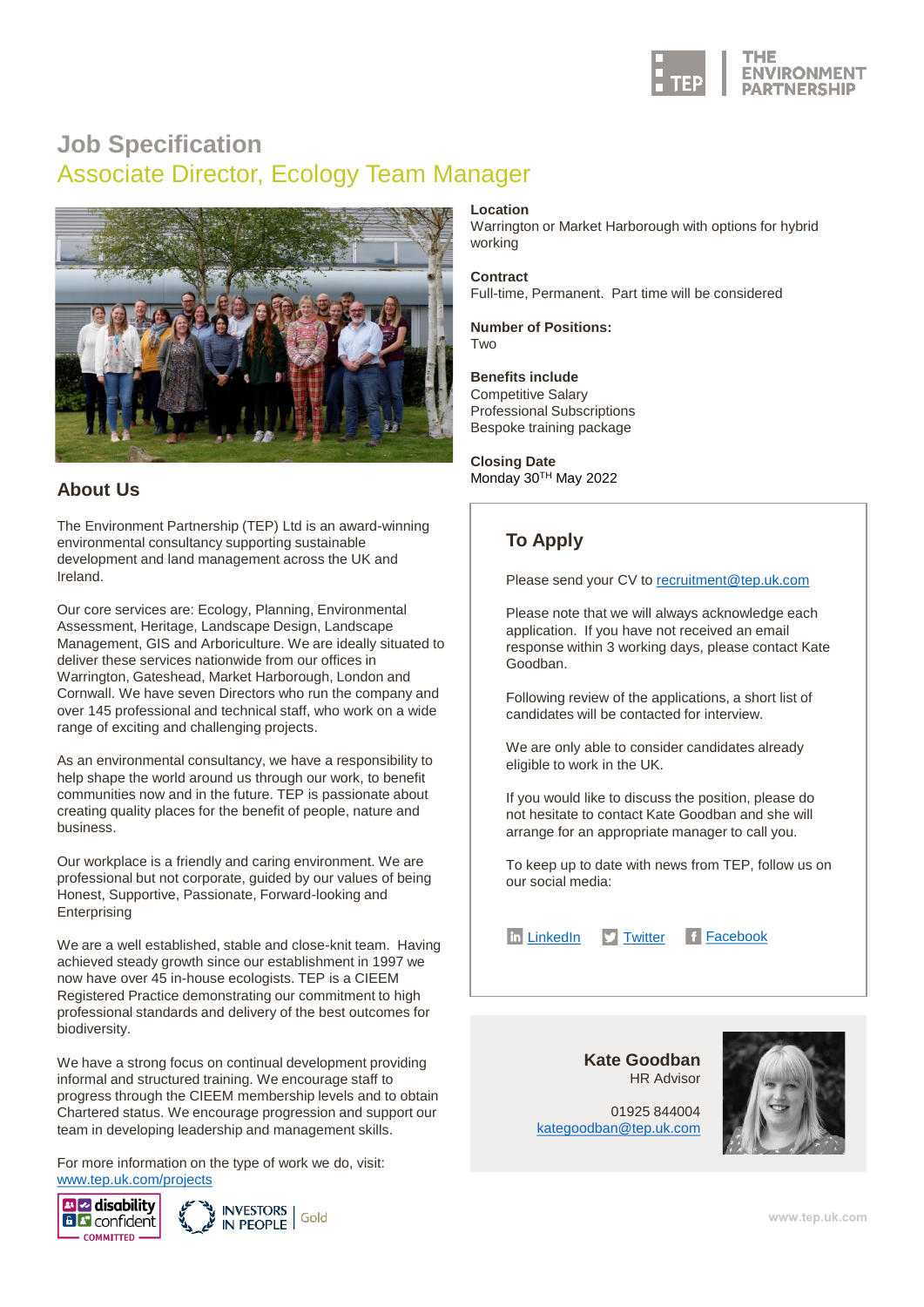

This is an exciting opportunity to join the management team within our well established and highly respected ecology team. We are looking to recruit for exceptional Associate Directors to head up our team which includes over 45 ecologists based in our five offices across the UK. Given the size of the team we are recruiting for two Associate Director positions who will work closely to deliver a national service in a cohesive and consistent manner across our national portfolio.

The diagram below demonstrates the leadership structure within the ecology team.



Whilst stepping back from a team manager position, our two current team managers will remain engaged in the delivery of our ecology service in their role as ecology directors.

Therefore, you can expect a thorough handover and ongoing support in understanding current working practices, our client base and interactions with other skill teams. You will also be supported by a team of assistant team managers who lead on the daily management of colleagues in respect of work allocation both in terms of capacity and capabilities. We also have business management support within the team to assist us in the administrative aspects of managing a large team.

Key aspects of the role include the following.

- Strategic Planning and Performance Develop and deliver a two year business work and lead the team in maintaining growth and efficient operation.
- Operational Planning and Performance Ensure processes, procedures and all work complies with statutory duties and oversee the work of the team to ensure successful delivery against agreed deliverables, budgets and performance indicators
- Financial Planning and Performance Monitor and report against plans and targets, implement remedial action and tackle inefficiencies. You will be supported by our finance team.
- Investing in People Develop and implement a talent develop programme ensuring continued professional development and ensure staff are sufficiently motivated, supported and trained. You will work closely with our various ecology skills groups.
- Representing TEP Develop and implement a marketing strategy and effectively promote the services and image of TEP amongst clients, regulators, stakeholders, professional bodies and fellow consultants. You will be supported by our marketing manager.
- Risk Management Report to the Directors any actual or potential significant infringements of company policy or incidents of liability.

Successful candidates will demonstrative their leadership and management skills area highly developed and having a proven ability to build trust and supportively manage and lead colleagues is essential. In addition to managing the team you will help expand our client base and deliver our services on a national basis. Therefore, experience and insight in business development is key.

In addition to prove leaders, successful candidates must also be highly experienced and technically excellent ecology professionals with a proven track record in delivering ecology advice on a range of complex development matters and strategic projects.